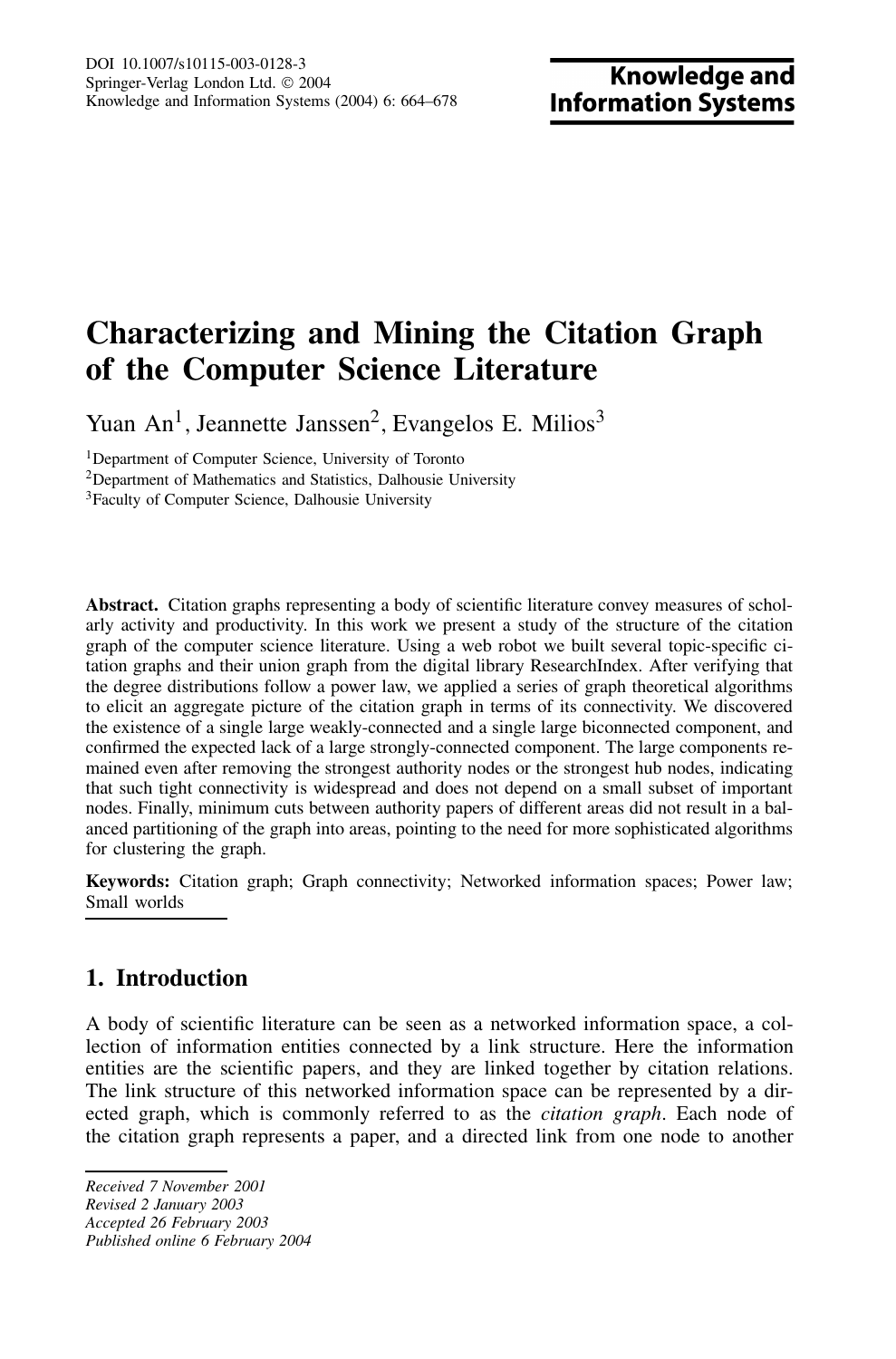implies that the paper associated with the first node cites the paper associated with the second node.

Citation graphs representing scientific papers contain valuable information about levels of scholarly activity and provide measures of academic productivity. A citation graph has the potential to reveal interesting information about a particular scholarly research topic: it may be possible to infer research areas and their evolution over time, measure relations between research areas and trace the influence of ideas that appear in the literature.

As a first step in this direction, we investigate in this article a citation graph in a manner similar to the investigations carried out on the World Wide Web. Our study was carried out in three stages. First, we confirm that the in-degree distribution of our citation graphs follows a power law distribution, as discovered by other studies of the citation structure of the science literature, and by studies of the World Wide Web. Second, we investigate the connectivity properties of the citation graph by applying a series of graph theoretic algorithms to compute the weakly connected components, strongly connected components and biconnected components. An understanding of the connectivity properties of the citation graph is a prerequisite for addressing the problem of clustering the citation graph into subject areas. It also parallels similar studies on the World Wide Web. Third, we attempt to separate the citation graph into subject areas. To this end, we compute the global minimum cut, and the minimum cuts separating authority papers in different areas. We also compute the shortest paths between pairs of papers. An aggregate picture of the citation graph in terms of its connectivity emerges out of the results. This picture points out that the citation graph is tightly connected, and finding communities is a non-trivial problem.

To build citation graphs for our experimental investigations, we implemented a web robot to query the online computer science library *ResearchIndex*. We built the citation graph around three different areas within computer science: Neural Networks, Software Engineering and Automata. The areas were chosen to be distinct from each other, and to contain one area (Neural Networks) familiar to the authors. Although there is no theoretical guarantee that the topics chosen are representative of the big picture, we found that the union graph of the three areas and the individual area graphs show remarkably similar behaviour under all the connectivity tests that we conducted.

The following considerations motivated our study. Understanding the link topology of the citation graph using graph-theoretic tools may:

- 1. facilitate knowledge discovery relying on link information such as similarity calculation, and finding communities.
- 2. help in citation graph visualization.
- 3. help evaluate the evolution of specialities or research themes over time.

## **1.1. Main Results**

We performed three sets of experiments on our collection of citation graphs obtained from different research areas. The main result of our analysis was that these citation graphs showed remarkably similar behaviour in each of our experiments. Moreover, the results of the experiments performed on the union of the three graphs were again similar to that of each of its parts, indicating the self-similarity of the citation graph.

We first constructed a robot for querying *ResearchIndex* (Lawrence, Bollacker, and Giles 2001), and using the robot we built a collection of three local citation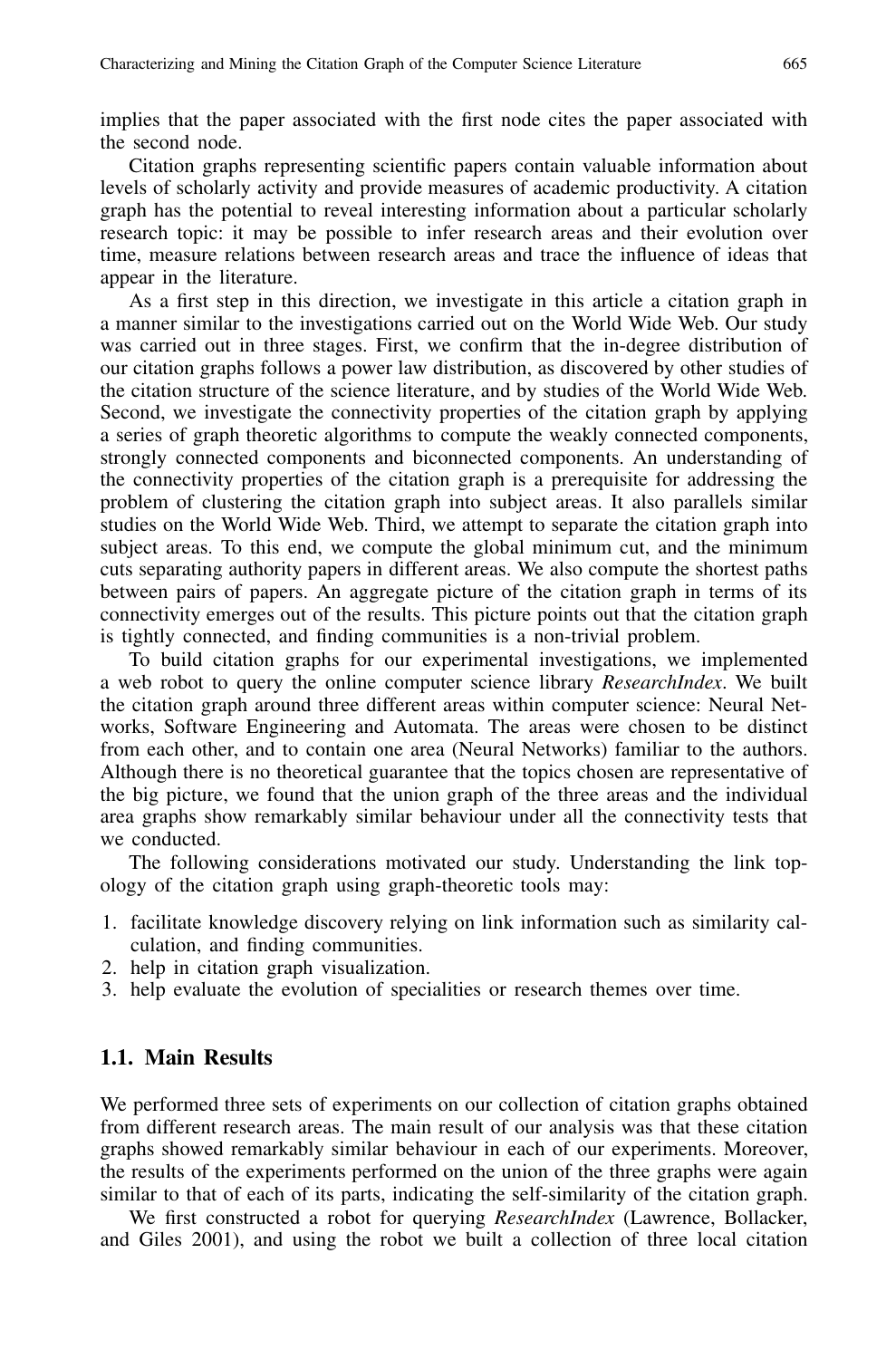

**Fig. 1.** The connectivity of the citation graph: 68.5% of the nodes have no incoming link.



**Fig. 2.** The connectivity of the citation graph: 58% of the nodes in the giant Weakly Connected Component(WCC) account for a big Biconnected Component(BCC).

graphs by starting with papers from three different topics. We also merged the three graphs into the union graph: the combined citation graph of the three individual ones.

Papers whose full text (including references) were not available on ResearchIndex were not included in the citation graph. This is an assumption we made to simplify graph analysis. Otherwise we would have to consider two distinct categories of nodes, thus severely complicating the analysis. This limitation is not unique to ResearchIndex and our graphs, it is inherent in any citation index. We informally examined the Science Citation Index(SCI), and we found a similar proportion of papers published in venues not indexed there.

The first set of experiments computed the in-degree distributions and confirmed previous studies (Redner 1998) demonstrating that they follow a power law. Specifically, the fraction of articles with k citations is proportional to  $1/k<sup>e</sup>$ , where the exponent *e* is close to 1.7 for each of the four graphs.

The second set of experiments investigated the connectivity of the citation graph. It was found that approximately 90% of the nodes form a single Weakly Connected Component(WCC) if citations are treated as undirected edges. Within this giant WCC, almost 68.5% of the nodes have no incoming link, suggesting that 68.5% of the publications in the giant WCC have not been cited (yet). See Fig. 1 for a representation of this result. Furthermore, within the giant WCC, around 58% of its publications form a large Biconnected Component(BCC), and almost all the remaining nodes of the giant WCC fall into trivial BCCs, each of which consists of a single distinct node. The aggregate picture that emerges is shown in Fig. 2.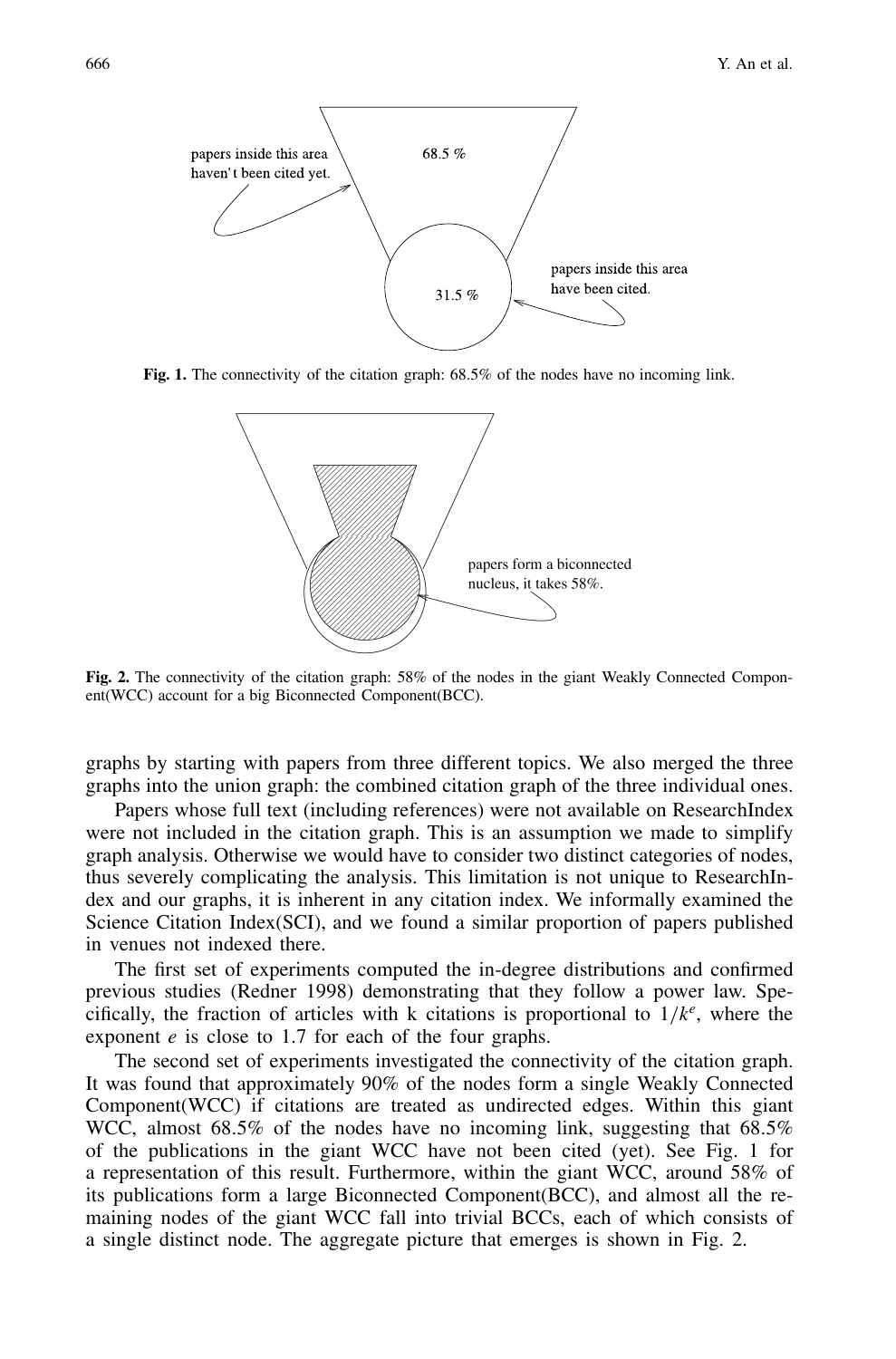The third set of experiments applied the Minimum cut Maximum flow algorithm for finding cluster information. The results indicated that we need more sophisticated tools for the clustering problem in the citation graph.

#### **1.2. Related Work**

Research in bibliometrics has long been concerned with the use of citations to produce quantitative estimates of the importance and impact of individual scientific publication and journals. The best-known measure in this field is Garfield's impact factor (Garfield 1972). The impact factor is a ranking scheme based fundamentally on a pure counting of the in-degree of nodes in the citation graph. Redner (Redner 1998) has focused on the statistical distribution of the number of citations of the scientific literature. Chen (Chen 1999; Chen 2001) developed a set of methods that extends and transforms traditional author co-citation analysis by heuristically extracting structural patterns from scientific literature for visualization as a 3D virtual map. As to structural analysis of large scale networks, Broder et al. (Broder, Kumar, Maghoul, Raghavan, Rajagopalan, Stata, Tomkins, and Wiener 2000) studied various properties of Web graph including its diameter, degree distributions, connected components, and macroscopic structure, proposing a bow tie model of the Web. Earlier work, exploring the scaling properties of the Web graph, has been done by Barabasi (Barabasi and Albert 1999). Exploiting the link topology of large-scale networks for information discovery has been recently proposed for the Web (Chakrabarti, Dom, Gibson, Kleinberg, Kumar, Raghavan, Rajagopalan, and Tomkins 1999). This work starts with a query and the response set of an index-based search engine to it, which is viewed as the "root" set. The base set consists of all the pages that link to or are linked from the root set (excluding links within the same domain). Finally, authorities and hubs are computed in the root set, and the pages with highest authority and hub values are returned. In a related project, the authors attempt to identify communities by enumerating complete directed bipartite subgraphs of the Web, and then expanding them through treating them as the root set in the previous algorithm.

## **2. Measurements on the Citation Graph**

The first step is to extract citation graphs from a citation database. *ResearchIndex* (Lawrence, Bollacker, and Giles 2001) is a Web-based digital library and citation database of computer science literature and provides us easy access to citation information for our study. We constructed a Web robot for querying *ResearchIndex* autonomously. We chose three areas within computer science as starting points: *Neural Networks*, *Automata* and *Software Engineering*.

Our procedure for creating the citation graphs started from a base set, obtained via keyword search, containing thousands of nodes that are not necessarily connected. We then expanded this base set by following incoming links and outgoing links of the nodes in the base set. The crawling process was terminated when space and time limitations were reached. About 100,000 papers were parsed for each topic. A measure of topic drifting could be a more plausible stopping criterion. However, this was not an option in our study, as we did not have access to the text of the articles. Therefore we should treat the titles of the three subgraphs we constructed (Neural Networks, Software Engineering and Automata) with an awareness that they represent three graphs built with these topics as starting points, and there is no guarantee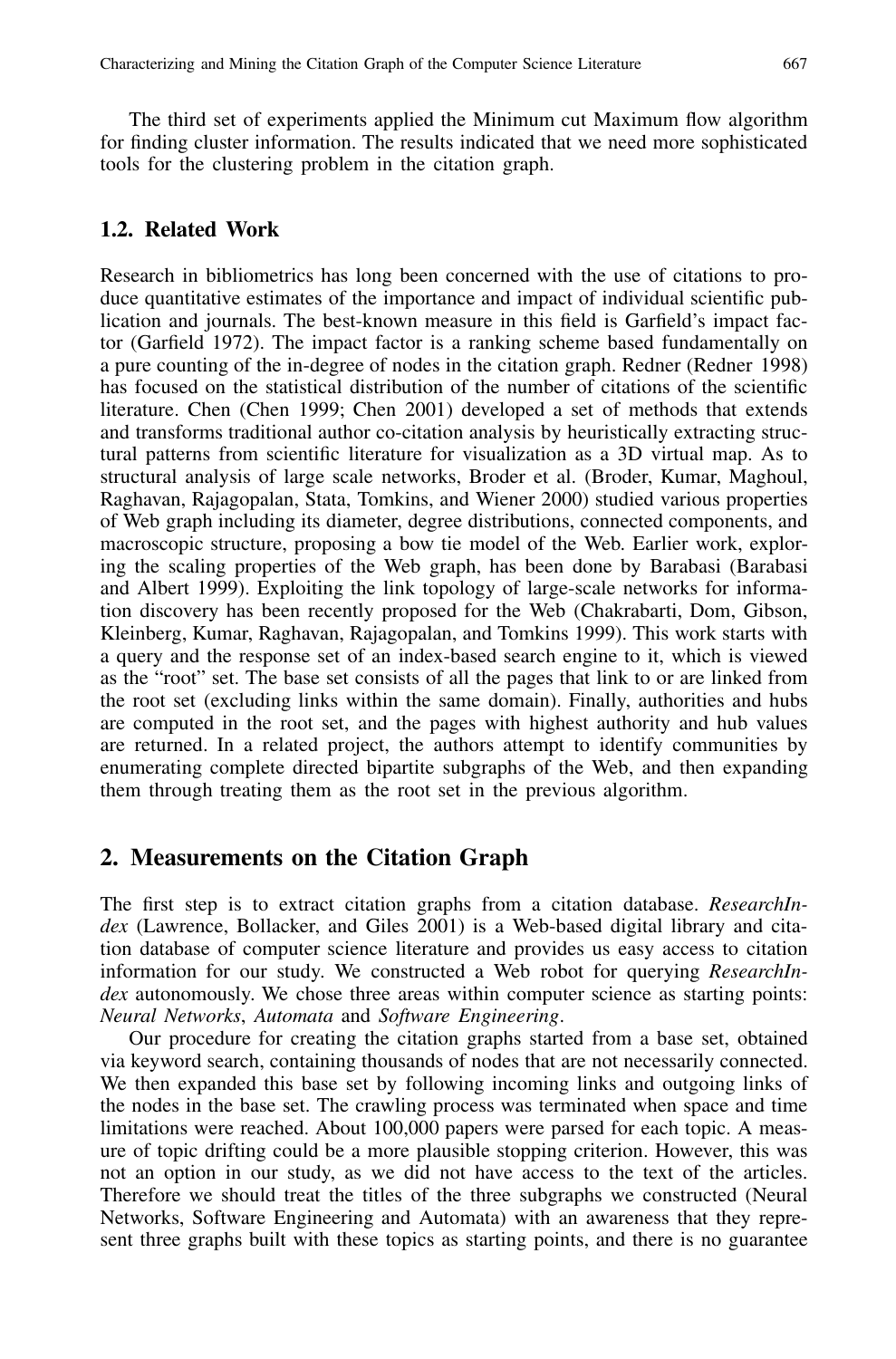

**Fig. 3.** The in-degree distribution in the union citation graph in computer science literature subscribes to the power law with exponent  $= 1.71$ .

that their contents fully cover or are restricted only to these areas. It is reasonable to expect, however, that the process led to a union graph that includes several areas. Defining the areas is in itself a problem that depends on the judgment of experts and is difficult to define formally. Examining the topical cohesion of scientific document collections is beyond the scope of this article, and it is a direction we are currently pursuing. A study of the full citation graph would be more interesting, as setting a fixed size for stopping the search may not fully capture a topic, if it is larger than the size explored, or it may drift into other topics.

The above process leads to the formation of three raw citation graphs and their union graph. We note that there are two types of articles in the raw citation graphs: the first type of article is fully available in *ResearchIndex*, including its full text and references; the second type of article is brought into *ResearchIndex* by a reference of other papers, but its text and references are not in *ResearchIndex*. The second type only contributes part of the information to the citation graph. In the experiments reported in this article, the citation graphs used were obtained from the raw citation graphs by removing all articles of the second type. The measurements we extracted from the citation graphs we built included in- and out-degree distributions (involving only the articles in the citation graphs, which are a subset of the citing and cited articles respectively) and diameters.

#### **2.1. Degree Distributions**

We begin by considering the in-degrees of nodes in the citation graph. We observed that the in-degree distributions follow a power law; i.e., the fraction of papers with in-degree *i* is proportional to  $1/i^{\gamma}$  for some  $\gamma > 1$ . Our experiments on all citation graphs built from the different topics as well as the union citation graph confirmed this result at a variety of scales. In all these experiments, the value of the exponent  $\gamma$ in the power law for in-degrees is a remarkably consistent 1.7.

Figure 3 is a log-log plot of the binned in-degree distribution of the union citation graph for extracting the exponent  $\gamma$ . The value  $\gamma = 1.71$  is derived from the slope of the line providing the best linear fit to the data in the figure.

The out-degree distribution in the union citation graph follows a more complex distribution, shown in Fig. 4. It peaks at 16, and after 18 it follows a power law distribution with exponent 2.32. This outcome is not surprising, as there are very few papers, typically tutorial in nature, with a large number of references, while the majority of the papers have references in the range of 20 to 50. It should be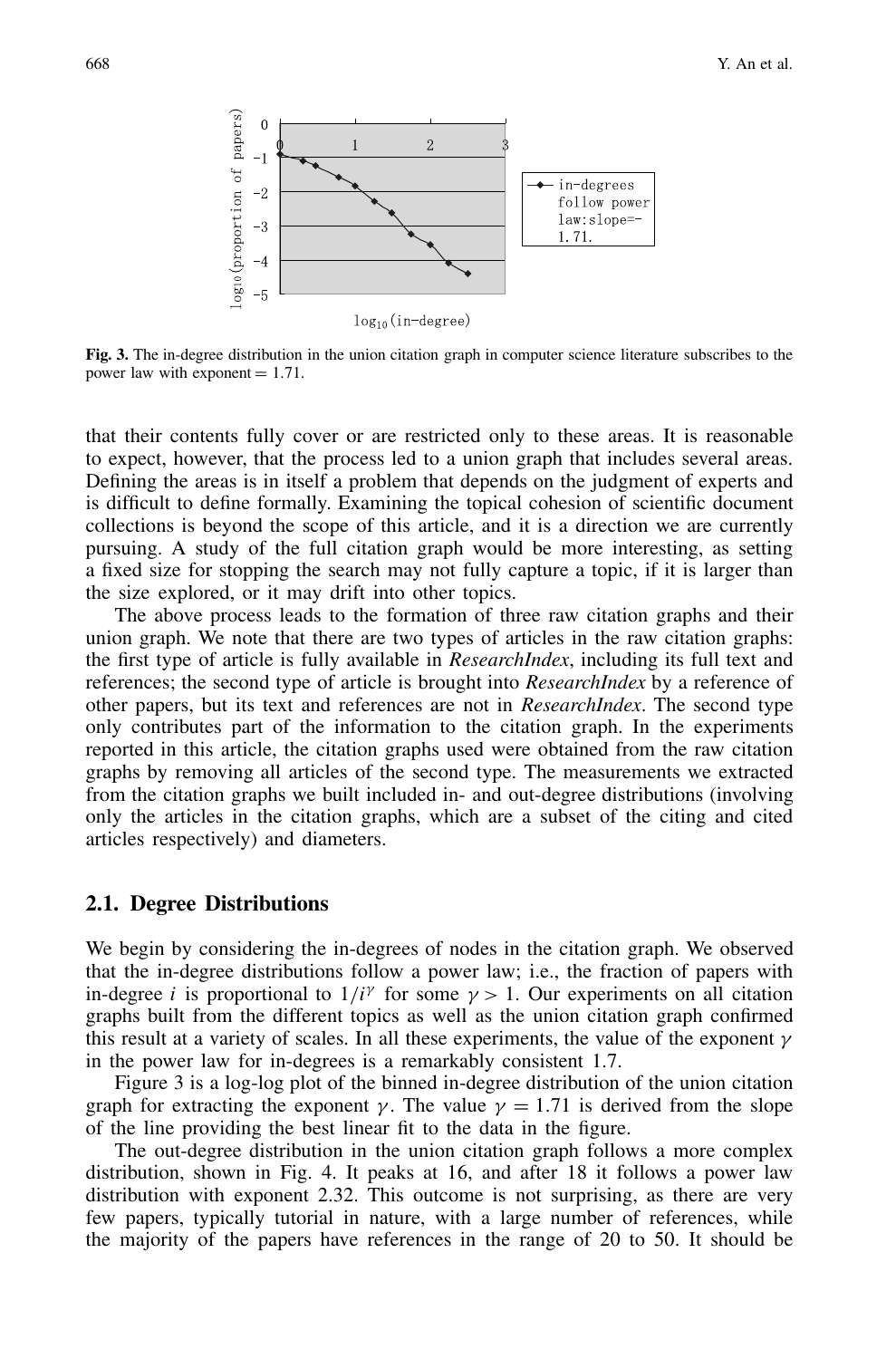

**Fig. 4.** The out-degree distribution in the union citation graph.

noted that the out-degree of a paper in our citation graph is less than its number of references, since we only include in the citation graph the papers that are fully available in the *ResearchIndex* database. This affects older papers more, since their references are less likely to be available in electronic form.

#### **2.2. Diameter**

We turn next to the diameter measurement of citation graphs. In this study, the diameter is defined as the maximum shortest path between any pair of nodes in the graph. More formally, the diameter is the maximum over all ordered pairs  $(u, v)$  of the length of the shortest path from  $u$  to  $v$  in the citation graph, where  $u$  and  $v$ are nodes of the graph. We measured two types of diameter for the citation graph: directed diameter and undirected diameter. Directed diameter is measured by the directed shortest path or dipath, while undirected diameter is obtained by the shortest path when treating edges as undirected.

Before we measured diameters, we tested the connectivity of the citation graph as an undirected graph. The results revealed that the citation graph is not connected. This means that there are nodes which cannot be reached by a path from other nodes, implying that the diameter is infinite. However, the tests also revealed that  $\approx 80\%$ 90% of the nodes are in one giant connected component, while the rest form a few very small components. Details are described in Sect. 3. We therefore considered the diameter of this giant connected component as the undirected diameter of the graph.

The diameters obtained by applying Dijkstra's shortest path algorithm on the giant connected components of the citation graphs built for the three topics and their union are shown in Table 1.

We observe that the citation graph, if we ignore the direction of edges, is a 'small world' (in a sense similar to (Watts and Strogatz 1998)) with an undirected diameter of around 18. The result is consistent at a variety of scales and topics.

A completely different picture emerges when we consider the directed citation graph. Our statistical study shows that the probability of having a directed path between any pair of nodes is only *2%*. The directed diameter was calculated by taking the maximum only over those pairs of nodes that are connected by a directed path. This diameter turned out to be around 30 (see Table 1). We attribute the lack of connectivity to the temporal nature of the citation graph. In almost all cases, references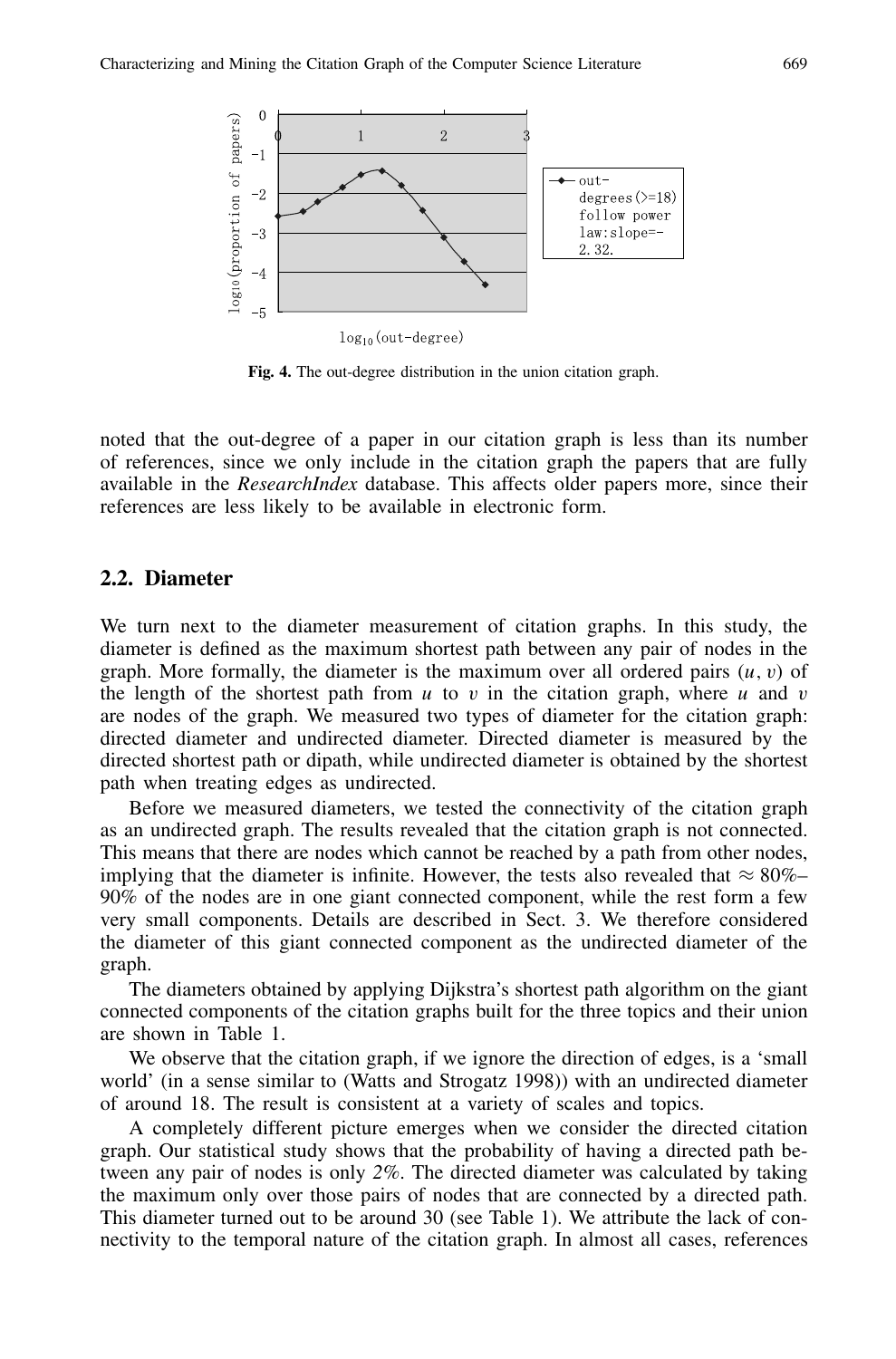|                         | graph<br>size | directed<br>diameter | undirected<br>diameter |
|-------------------------|---------------|----------------------|------------------------|
| citation graph-N.N.     | 23,371        | 24                   | 18                     |
| citation graph-Automata | 28.168        | 33                   | 19                     |
| citation graph-S.E.     | 19,018        | 22                   | 16                     |
| union citation graph    | 57.239        | 37                   | 19                     |
| average                 |               | 29                   | 18                     |

**Table 1.** The diameters of citation graphs built from different topics as well as union citation graph. Topic: N.N.: Neural Networks, S.E.: Software Engineering.

can only be made to papers that appeared previously, and therefore directed cycles are unlikely. (Some directed cycles arise in special circumstances, see Sect. 3.2)

# **3. Reachability and Connected Components**

We now consider the connectivity of our citation graphs of computer science literature. This involves examining the various types of its connected components and reachability of nodes. Given a citation graph  $G = (V, E)$ , we will view G both as a directed graph as well as an undirected graph (the latter by ignoring the direction of all edges). We now ask how well connected the citation graph is. We apply a set of algorithms that compute reachability information and structural information of directed and undirected citation graphs: *Weakly Connected Components(WCC)*, *Strongly Connected Components(SCC)* and *Biconnected Components(BCC)*.

#### **3.1. Weakly Connected Components**

Mathematically, a *Weakly Connected Component*(*WCC*) of an undirected graph  $G =$  $(V, E)$  is a maximal connected subgraph of  $G$ . A WCC of a citation graph is a maximal set of articles each of which is reachable from any other if links may be followed either forwards or backwards. In the context of a citation graph, links stand for the citations from one article to other articles cited in the former one. The WCC structure of a citation graph gives us an aggregate picture of groups of articles that are loosely related to each other.

The results drawn from the weakly connected component experiments on citation graphs are shown in Table 2. The results reveal that the citation graph is well connected–a significant constant fraction  $\approx 80\%$ –90% of all nodes fall into one giant connected component. It is remarkable that the same general results on connectivity are observed in each of the three topic subgraphs. In turn, the same behaviour is observed for the union graph, suggesting a certain degree of self-similarity.

#### **3.2. Strongly Connected Components**

We turn next to the extraction of the *Strongly Connected Component(SCC)* of the connected components of the three topical citation graphs and their union graph. A *Strongly Connected Component(SCC)* of a directed graph is a maximal subgraph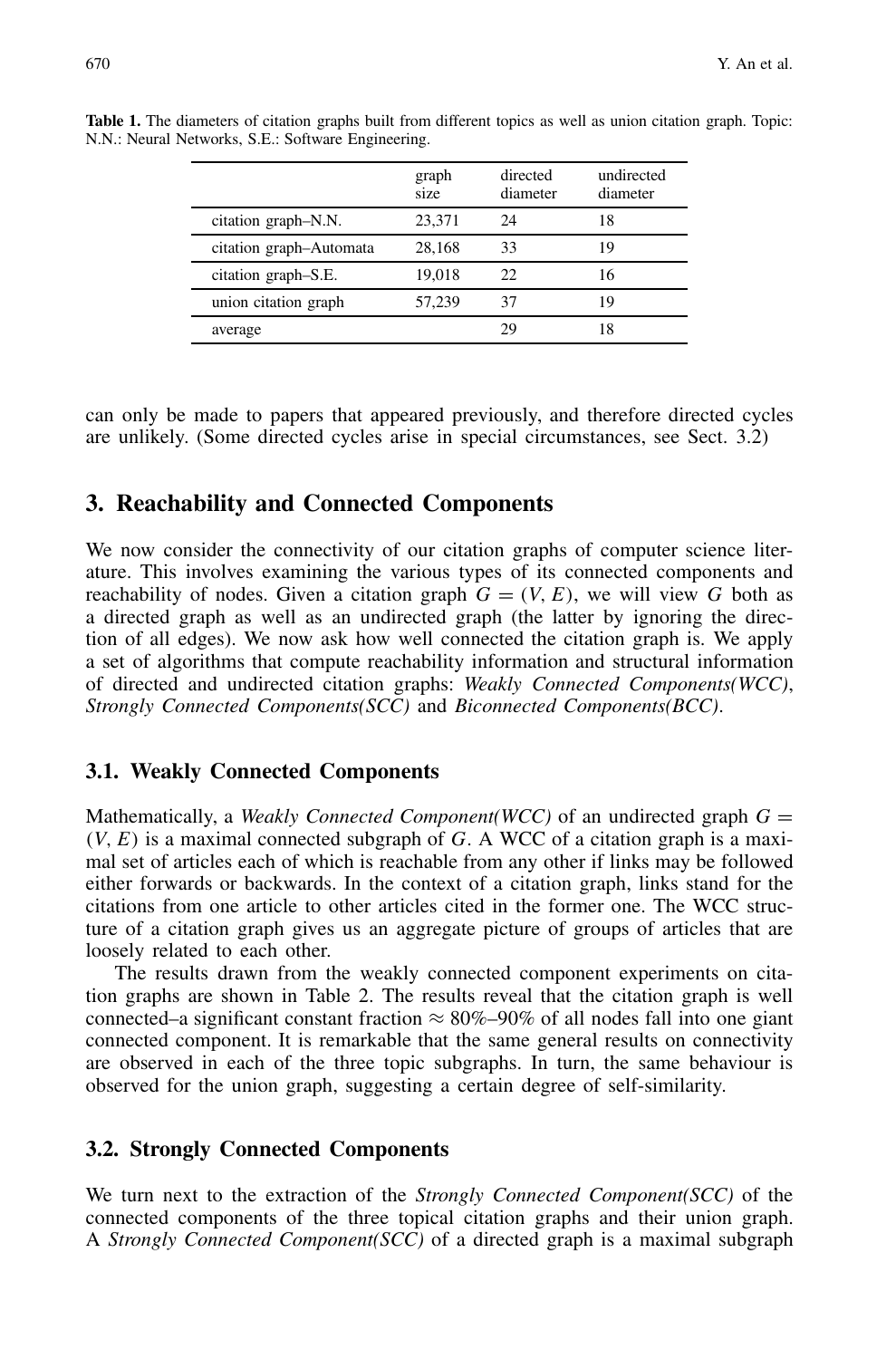|                         | graph<br>size | size of largest<br><b>WCC</b> | percentage of<br>largest WCC | size of second<br>largest WCC |
|-------------------------|---------------|-------------------------------|------------------------------|-------------------------------|
| citation graph–N.N.     | 23.371        | 18,603                        | 79.6%                        |                               |
| citation graph-Automata | 28.168        | 25,922                        | 92%                          | 20                            |
| citation graph-S.E.     | 19.018        | 16.723                        | 87.9%                        |                               |
| union citation graph    | 57.239        | 50.228                        | 87.8%                        |                               |

**Table 2.** The results of Weakly Connected Component experiments on different citation graphs: the majority (≈ 90%) of articles are connected to each other if links are treated as without directions.citation graph: N.N. stands for Neural Networks; S.E. stands for Software Engineering.

**Table 3.** The results of Strongly Connected Component experiments on different citation graphs: there exist many small SCCs, among them there are three bigger SCC(s), the rest are even smaller comparing those bigger ones. citation graph: N.N. stands for Neural Networks; S.E. stands for Software Engineering.

|                         | graph<br>size | size of largest<br>SCC. | size of second<br>largest SCC | size of third<br>largest SCC |
|-------------------------|---------------|-------------------------|-------------------------------|------------------------------|
| citation graph–N.N.     | 18.603        | 144                     |                               | 10                           |
| citation graph-Automata | 25.922        | 192                     | 29                            | 24                           |
| citation graph-S.E.     | 16.723        |                         |                               |                              |
| union citation graph    | 50.228        | 239                     | 155                           | 60                           |

such that for all pairs of vertices  $(u, v)$  of the subgraph, there exists a directed path (dipath) from  $u$  to  $v$ . In the context of the citation graph, a dipath from  $u$  to  $v$  means that article  $u$  directly cites article  $v$  or article  $u$  cites an intermediate article  $w$ ,  $w$  cites the next intermediate article and so on, until it reaches article  $v$  indirectly. Since there is a temporal direction between citing article and cited article, if article *u* directly or indirectly cites article  $v$ , then  $v$  would not cite back to  $u$ . As a result, we might expect that there is no SCC in the citation graph. But contrary to our expectation, the results of SCC experiments on the collection of citation graphs reveal that there exist three sizable SCCs in each of the citation graphs, as well as a few very small SCCs. The results drawn from the experiments are shown in Table 3.

In order to know which publications formed the SCCs, i.e., how the directed cycles were generated in those citation graphs, we extracted some SCCs from citation graphs and searched articles of these SCCs directly in *ResearchIndex*'s database to find their titles, abstracts, authors, journals and published years. Our study shows that several types of publications formed SCCs: (1) publications written by the same authors tend to cite each other, they usually produce self-citations, (2) publications which are tightly relevant tend to cite each other, e.g., publications, whose authors are in the same institute, dealing with the same speciality and getting published concurrently are highly relevant and tend to cite each other, (3) publications which were published in several different forms, such as journals, conference proceedings or technical reports, at different times often formed directed cycles with other publications. The different forms of the publication were considered as one node during our creation process of the citation graphs. (4) books or other publications which were published in several editions at different times, where the newer editions contained more recent references, often acted as jump points in the citation graph. The jump points formed by publications of type (4) caused large directed cycles in the citation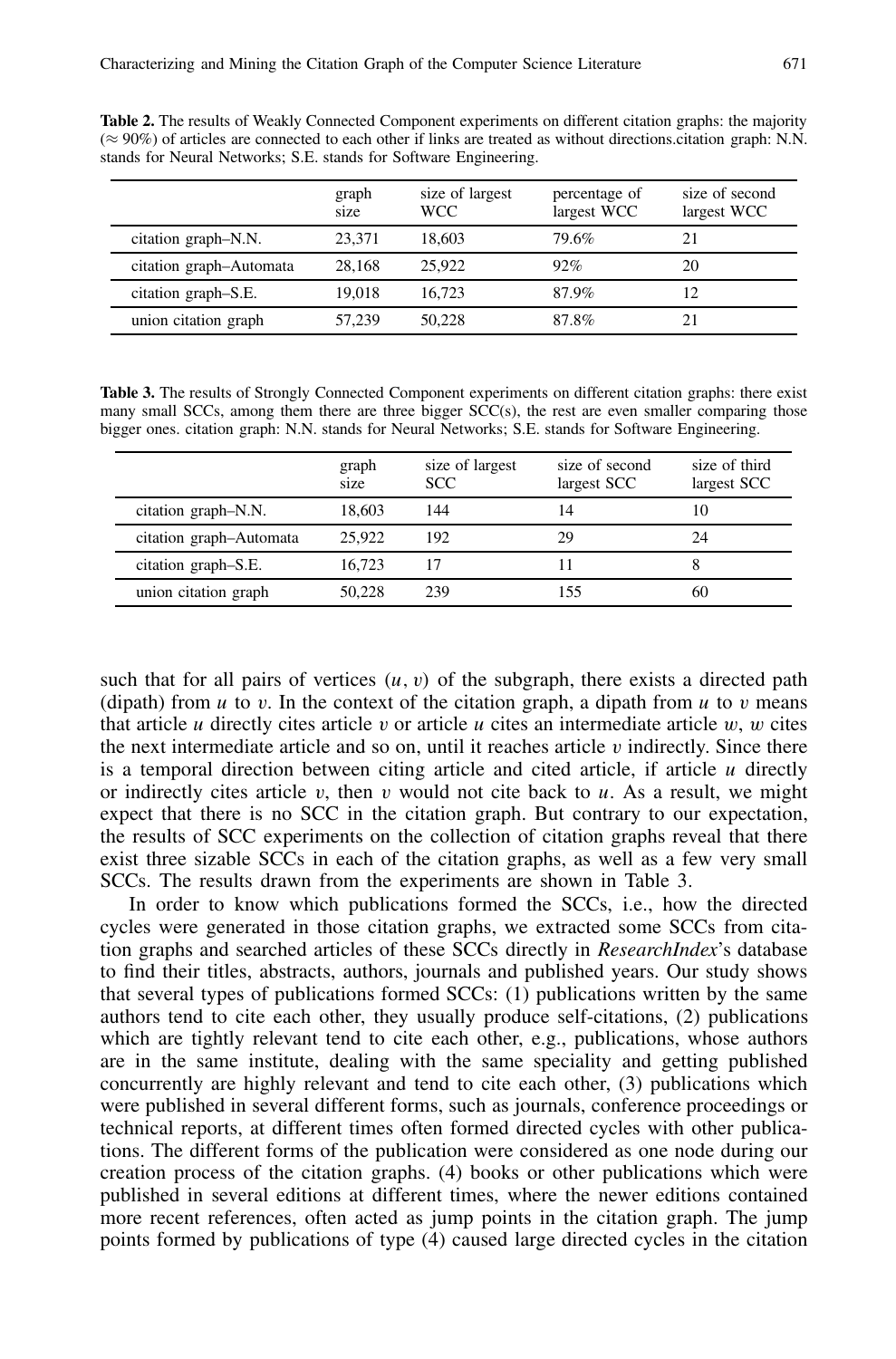

**Fig. 5.** The directed connectivity of a citation graph: a number of small SCCs embedded in a background net; the background net is a directed acyclic graph.

graph; this is the reason for the existence of three bigger  $SCCs$ . Types  $(1)$ – $(3)$  of articles usually gave rise only to small SCCs containing 2–5 articles.

A conceptual map arising from the analysis of the results of the SCC experiment on the union citation graph is depicted in Fig. 5. A number of small SCCs are embedded in a well connected background net. This background net is a directed acyclic structure, i.e., there is no directed cycle in the background net.

#### **3.3. Biconnected Components**

We now turn to a stronger notion of connectivity in the undirected view of the citation graph, that of biconnectivity. A *Biconnected Component(BCC)* of an undirected graph is a maximal subgraph such that every pair of vertices is biconnected. Two vertices *u* and *v* are biconnected if there are at least two disjoint paths between *u* and *v*, or, equivalently, if *u* and v lie on a common cycle. Any biconnected component must therefore lie within a weakly connected component. Applying the biconnected component algorithm on the giant connected components of citation graphs, we find that each giant connected component of each citation graph contains a giant biconnected component. The giant BCC acts as a central biconnected nucleus, with small BCCs connected to this nucleus by cut vertices, and other single trivial nodes connected to the nucleus or a small BCC.

The numerical analysis of sizes of BCCs indicated that  $\approx$  58% of all nodes account for the giant biconnected nucleus, the rest  $\approx 40\%$  of the nodes are in trivial BCCs each of which consists of single distinct node, and the remaining  $\approx 2\%$  of the nodes fall into a few small BCCs.

#### **3.4. Aggregate Picture**

From the application of algorithms to detect connected components, an aggregate picture of the citation graph as an undirected graph emerged. First of all, the citation graph is not, in general, connected. This can be explained in the context of our construction of the citation graphs: we started building each citation graph from a base set containing a number of documents which are not necessarily connected,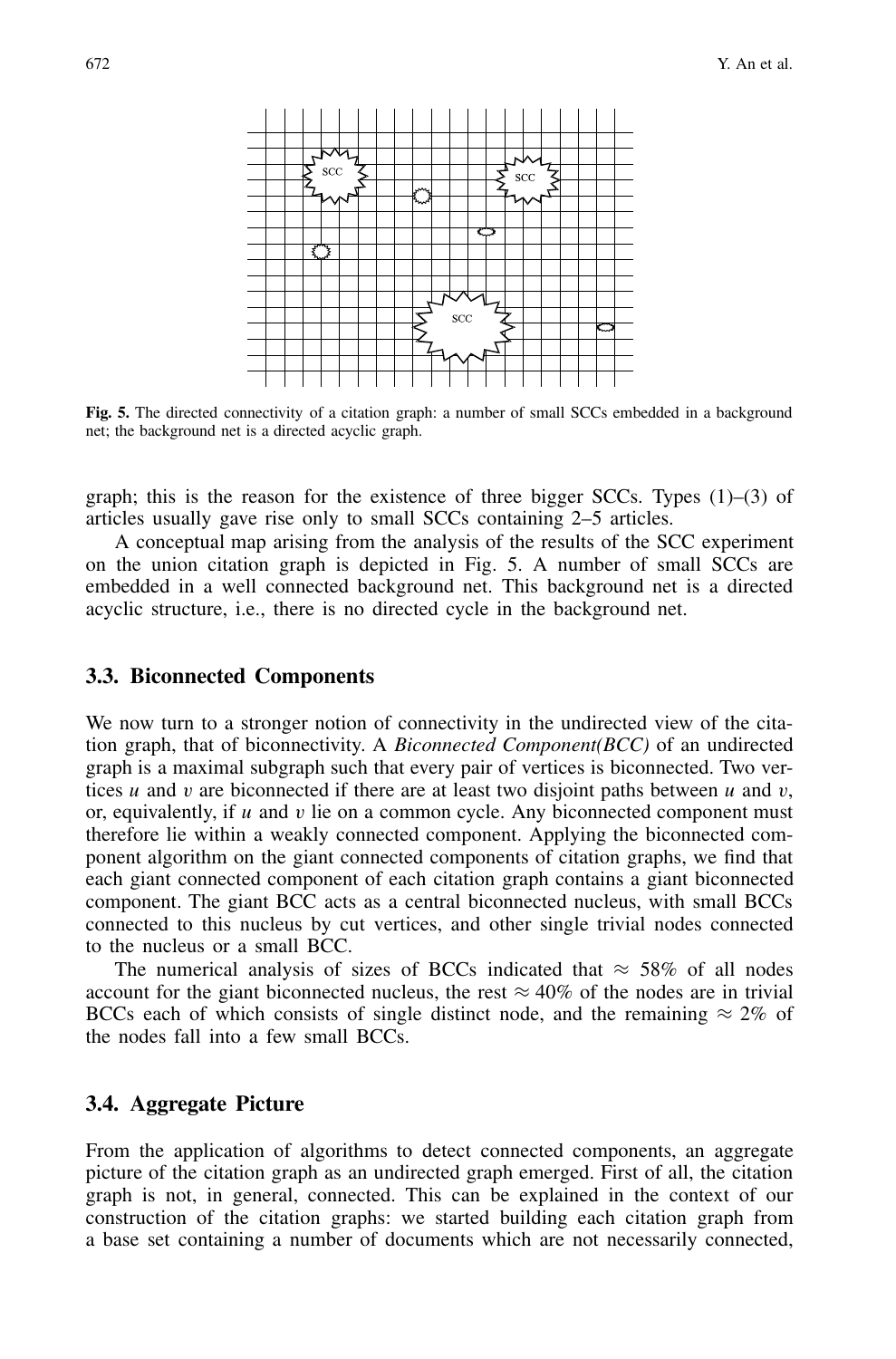| size of graph                   | 50.228 |        |        |        |        |        |        |        |
|---------------------------------|--------|--------|--------|--------|--------|--------|--------|--------|
| k                               | 200    | 150    | 100    | 50     | 10     |        |        |        |
| size of graph<br>after removing | 50,222 | 50,215 | 50,152 | 49,775 | 46,850 | 43,962 | 42.969 | 41.246 |
| size of largest<br><b>WCC</b>   | 50,107 | 49,990 | 48.973 | 43,073 | 26,098 | 14.677 | 9.963  | 1.140  |

**Table 4.** Sizes of the largest Weakly Connected Components(WCCs) when nodes with in-degree at least *k* are removed from the giant connected component of union citation graph.

**Table 5.** Sizes of the largest Weakly Connected Components(WCCs) when nodes with out-degree at least *k* are removed from the giant connected component of union citation graph.

| size of graph                   | 50.228 |        |        |        |        |        |        |        |
|---------------------------------|--------|--------|--------|--------|--------|--------|--------|--------|
| k                               | 200    | 150    | 100    | 50     | 10     |        |        |        |
| size of graph<br>after removing | 50,225 | 50.225 | 50.224 | 50,205 | 48.061 | 43.964 | 42.238 | 39.622 |
| size of largest<br><b>WCC</b>   | 50,202 | 50,202 | 50.198 | 50.131 | 46,092 | 37.556 | 33,279 | 26.489 |

and while the expansion of the base set serves to connect many of these documents, others remain in small isolated components. Moreover, our cleaning up process of removing those articles whose text and references are not available, produced more isolated components. Secondly, the results of the WCC experiment indicate that  $\approx$ 90% of the nodes form a giant weakly connected component. The single giant WCC can be divided into two parts: one part contains almost 68.5% of the nodes without any incoming link, suggesting that 68.5% of publications have not been cited yet, another part contains the rest of publications with at least one citation. Finally, in the giant WCC, around 58% of nodes form a big Biconnected Component(BCC) and act as a biconnected nucleus, with a few small BCCs connected to this nucleus by cut vertices, and all the rest of nodes fall into trivial BCCs each of which consists of a single distinct node connected to this nucleus or some other small pieces. The aggregate picture is shown in Figs. 1 and 2.

# **4. Does Connectivity Depend on Some Key Articles?**

We have observed that the citation graph is well connected – 90% of the nodes form a giant connected component which in turn contains a biconnected nucleus with 58% of all nodes. The result that the in- distributions follow a power law indicates that there are a few nodes of large in-degree. Moreover, our analysis of the out-degrees implies that there are also some nodes with large out-degree. We are interested in determining whether the widespread connectivity of the citation graph results from a few nodes of large in-degree acting as "authorities" or a few nodes of large outdegree acting as "hubs". We test this connectivity by removing those nodes with large in-degree or out-degree, and computing again the size of the largest WCC. The results are shown in Tables 4 and 5.

These results show that the widespread connectivity does not depend on either hubs or authority papers. Indeed, even if all links to nodes with in-degree 5 or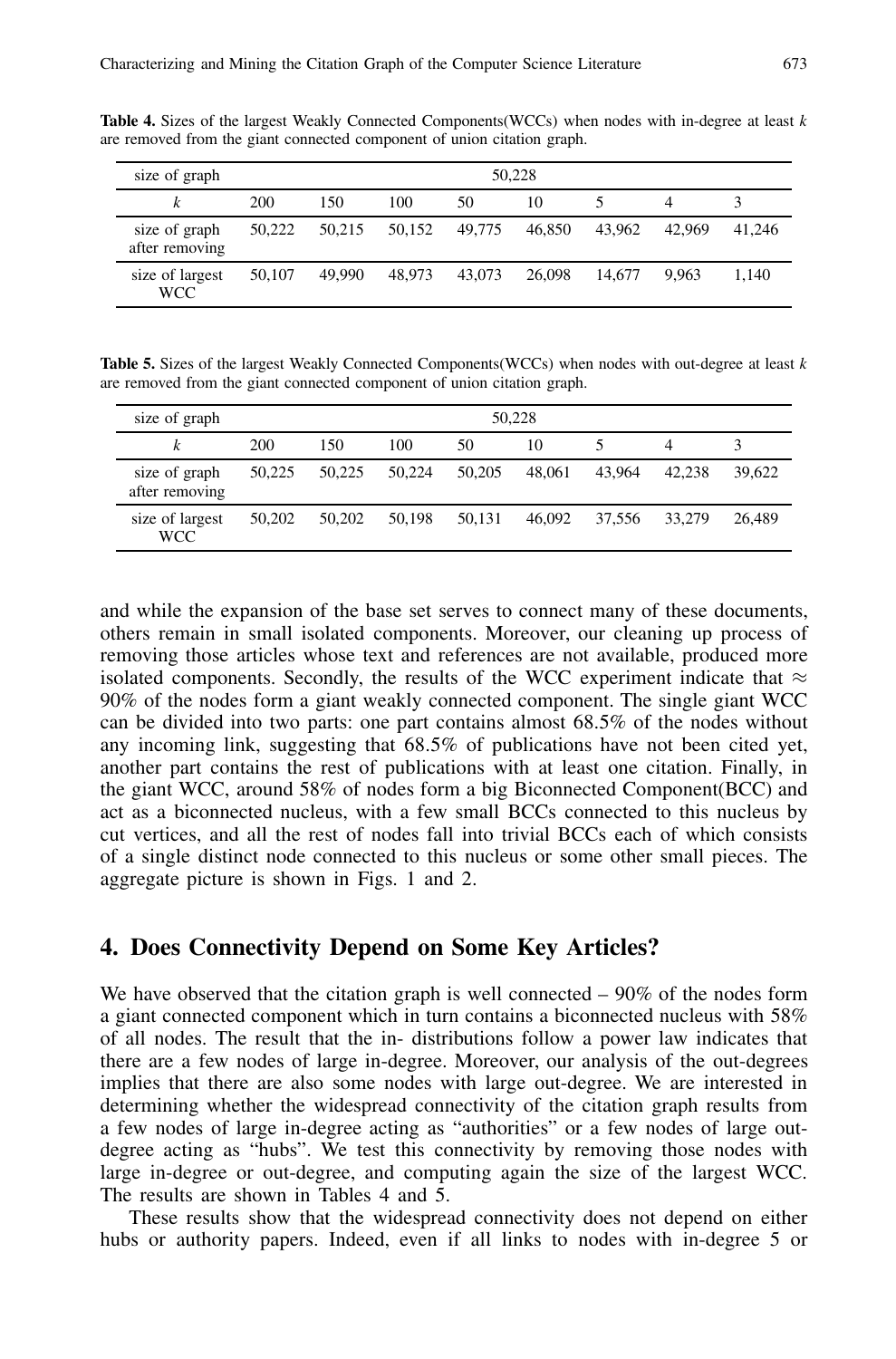higher are removed (certainly including links to every well-known article on computer science), the graph still contains a giant Weakly Connected Component(WCC). Similarly, if all links to nodes with out-degree 3 or higher are removed, the graph is still well connected. We conclude that the connectivity of the citation graph is extremely resilient and is not due to the existence of hubs and authorities, which are embedded in a graph that is well connected without their contributions. A topic for further research is to conduct a more thorough investigation of the connectivity properties (for example average in-degree) of the graphs resulting from the removal of hub/authority or non-hub/non-authority nodes.

#### **5. Minimum Cuts**

A question related to understanding the structure of the citation graph is that of finding thematically cohesive communities. So far, our study of various types of connected components has resulted in a well-connected citation graph with a giant biconnected nucleus. The next question is whether there is any further structure within this nucleus. We attack this problem using minimum cut algorithms, both for global minimum cut and for minimum cuts between specific pairs of nodes.

Mathematically, an (edge) cut *C* of graph  $H = (V, E)$  is a set of edges which, when removed, disconnect the graph. The size of a cut is the number of edges in the cut. Given an edge weight function  $w : E \to R$ , a minimum cut is a cut whose total weight is minimum.

Our min-cut experiments focus on the giant connected component of union citation graph. After extracting the giant connected component  $H = (V, E)$  from the union citation graph, we assign edge weight  $w(e) = 1$  for all  $e \in E$ , and then apply the global minimum cut algorithm on *H*. In order to explore the interior structure of graph *H*, we implemented the min-cut exploratory procedure as follows:

```
1. procedure Explore_Min_Cut (H = (V, E))
```

```
2. while |H| > 0
```

```
3. compute min-cut C of H;
```

```
4. calculate edge weight over crossing edge set F;
```

```
5. Let H_1 = (C, E_1) be graph induced by C_i;
```

```
6. let H_2 = (V - C, E_2) be graph induced by V - C;<br>7. Explore Min Cut(H_1):
```

```
Explore_Min_Cut(H_1);
```

```
8. Explore_Min_Cut(H_2);
```

```
9. end while;
```
Most of the resulting cuts found by the above procedure are trivial cuts, each of which separates only one node from the rest of the graph.

When the procedure *Explore\_Min\_Cut(H)* is applied to graph *H* recursively until the fragments become trivially small, we find that 99% of the cuts are trivial.

From these experiments we conclude that the interior link structure of the citation graph is dense; There is *no* explicit community information discernible through global minimum cuts. We conclude that we need more sophisticated tools for finding communities in citation graph.

Since the global minimum cut approach does not give us communities, we turn to the computation of minimum cuts between specific nodes. If two nodes are selected to belong to different topics, then possibly the minimum cut between them might separate the papers belonging to the two topics. To investigate this hypothesis we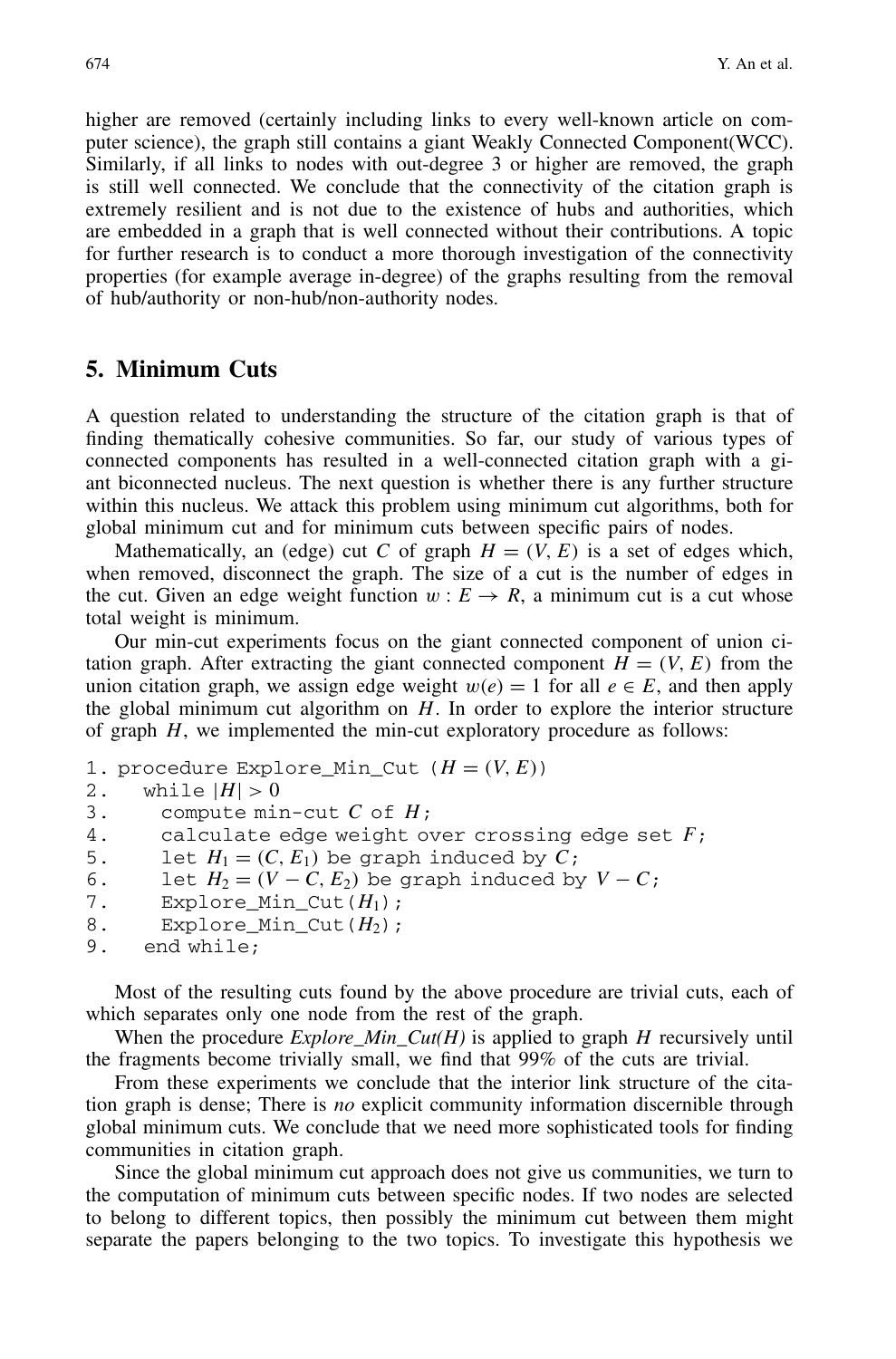selected authority papers (papers with large in-degree) belonging to the topics of Neural Networks, Automata and Software Engineering, and computed the minimum cuts of the union graph between pairs of authority papers. For the minimum cut computation, we made two modifications to the (directed) union graph of 50,228 nodes:

- 1. We added the reverse edges to all the edges of the graph, so as to effectively treat it as an undirected graph.
- 2. We added node capacities equal to 1, by the following construction. We replace each node v by two nodes  $v_{in}$  and  $v_{out}$  and an edge from  $v_{in}$  to  $v_{out}$ , and we connect all the edges into  $v$  to  $v_{in}$  and all the edges out of  $v$  to  $v_{out}$ . All edges have capacity 1, thus allowing us to associate capacities 1 to all the nodes, as well.

The resulting graph has 100,456 nodes.

From these experiments we obtain highly unbalanced partitions of the union graph. The cut sizes are similar to the in-degree of the nodes, and the smaller partition contains at most a few hundred nodes while the larger partition contains the rest of the nodes (approximately 99,000).

These results further confirm the high overall connectivity of the citation graph. Generally, the number of different paths between the source and sink papers is much higher than the degree of these papers. This effect is much more prominent than the difference in connectivity in the interior and the exterior of a community of nodes corresponding to one subject area, which was the property we hoped to exploit. In future work, the minimum cut method should be biased towards more balanced cuts, to avoid the highly unbalanced partitions that we obtain with the unmitigated method (Even, Naor, Rao, and Schieber 1999).

## **6. Conclusion**

The Citation Graph of Computer Science is a directed graph whose nodes are articles and whose edges are references that appear in the node of origin. The citation graph can potentially be used in a variety of ways, for example to infer research areas and their evolution over time, measure relations between research areas, and trace the influence of ideas that appear in the literature. In this article, we reported the results of examining the citation graph with graph theoretic algorithms. We constructed a web robot querying the computer science digital library *ResearchIndex* and built the citation graph for three different areas within computer science. We verified that the in-degree distribution follows the power law, and we applied a series of graph theoretic algorithms. We extracted Weakly Connected Components, Strongly Connected Components, Biconnected Components, and we computed Global Minimum Cut, Minimum cuts between authority papers in different areas, and shortest paths between pairs of papers. Based on the results, we elicit an aggregate picture of the citation graph in terms of its connectivity. Our attempts to extract research communities with the above standard graph theoretic algorithms and no further heuristics were not successful. The citation graph retained a large well-connected component, pointing to the need for the application of more sophisticated balanced graph partitioning algorithms. It should be pointed out that the balanced graph partitioning problem is NP-hard (Garey, Johnson, and Stockmeyer 1976), but local search strategies have been proposed for them (Kernighan and Lin 1970; Fiduccia and Mattheyses 1982).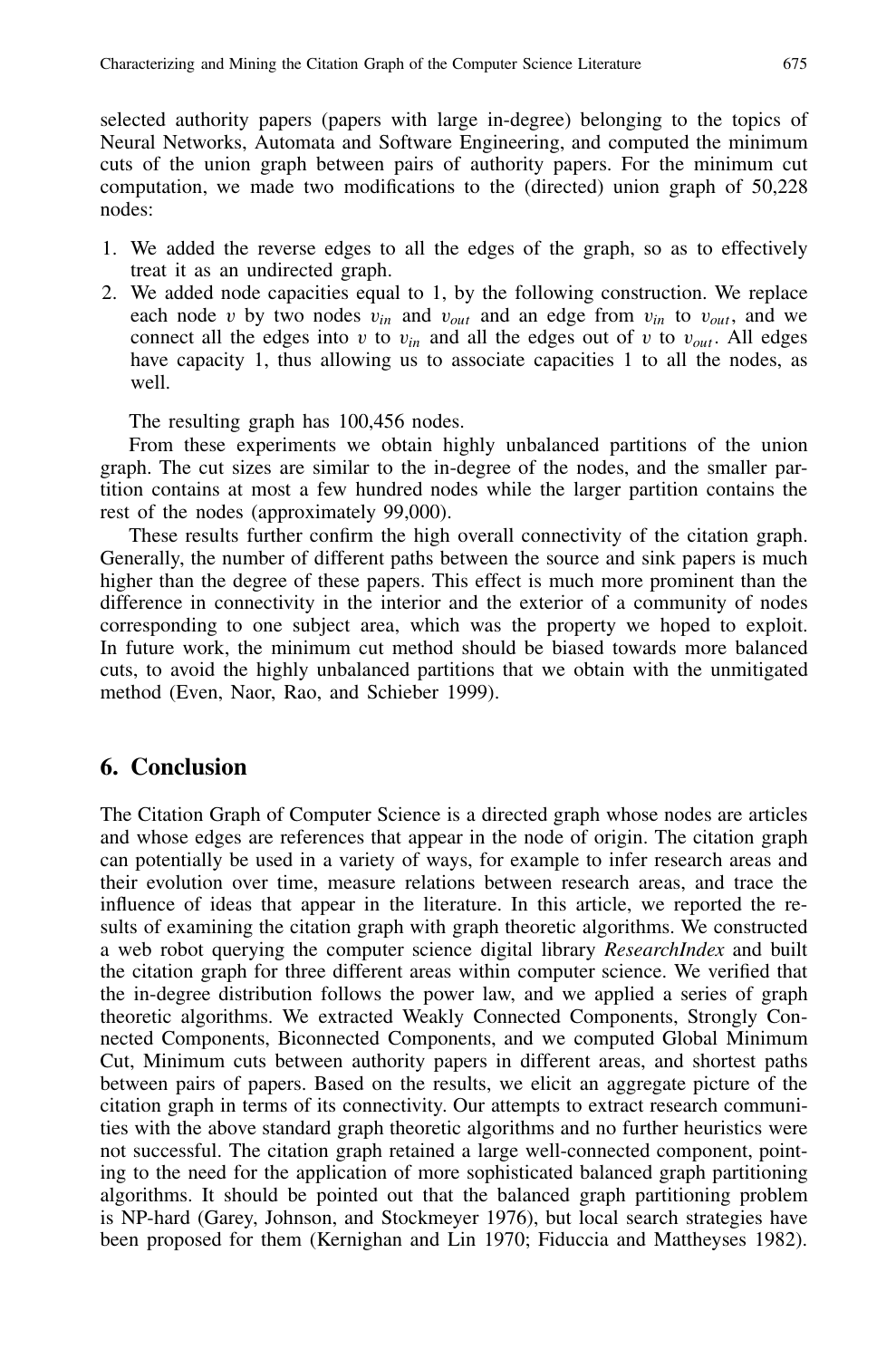Our results suggest that the citation graph shares the same self-similarity (or fractal) properties as the World Wide Web (Dill, Kumar, McCurley, Rajagopalan, Sivakumar and Tomkins 2001). This implies that our conclusions are likely to be applicable to the entire citation graph.

A number of interesting further directions of research are suggested by our study. A major open question is how to autonomously partition the citation graph into communities. Our intuition and experience tells us that papers on a specific research topic must be more densely interconnected than random groups of papers. Hence research topics or "communities" should correspond to locally dense structures in the citation graph. However, our work shows that the connectivity of citation graphs as a whole is such that it is not possible to extract such communities with straightforward methods such as minimum cut. More sophisticated methods, and a precise definition of a community in graph-theoretic terms, are needed if we wish to succeed in mining the community information encoded in the link structure of a citation graph or other networked information space.

Fundamental questions about the temporal evolution of the citation graph should be addressed. A study of the temporal evolution of the local link structure of citation graphs can be used for predicting research trends or for studying the life span of specialties and communities. Dynamic models for the citation graph could be developed based on such a study, and such models can, in turn, serve as a tool for prediction and experimentation.

The issue of topic drifting that is present in the citation graphs we extracted needs to be addressed by building a framework that permits the investigation to be carried out on the full citation graph.

A last suggestion for further research is the use of insight about the citation graph to develop tools for better navigation, mining and retrieval in networked information spaces, such as the World Wide Web or corporate intranets.

# **About the authors**

*Yuan An* completed his Master's in the Faculty of Computer Science of Dalhousie University, and he is pursuing his Ph.D. in the Department of Computer Science, University of Toronto. He can be reached by e-mail yuana@cs.toronto.edu.

*Jeannette Janssen* is a member of the faculty of the Department of Mathematics and Statistics, Dalhousie University. Her current research interests are Combinatorial Optimization, Graph Colouring, Frequency Assignment. She can be reached by e-mail janssen@mscs.dal.ca.

*Evangelos E. Milios* is a member of faculty and Director of the Graduate Program of the Faculty of Computer Science, Dalhousie University. His current research activity is centred on Software agents for Web information retrieval. He can be reached by e-mail eem@cs.dal.ca.

# **References**

Barabasi A-L, Albert R (1999) Emergence of scaling in random networks. Science 286:509–512 Broder AZ, Kumar SR, Maghoul F, Raghavan P, Rajagopalan S, Stata R, Tomkins A, Wiener J (2000) Graph structure in the web: experiments and models. In Proc 9th WWW Conf, pp 309–320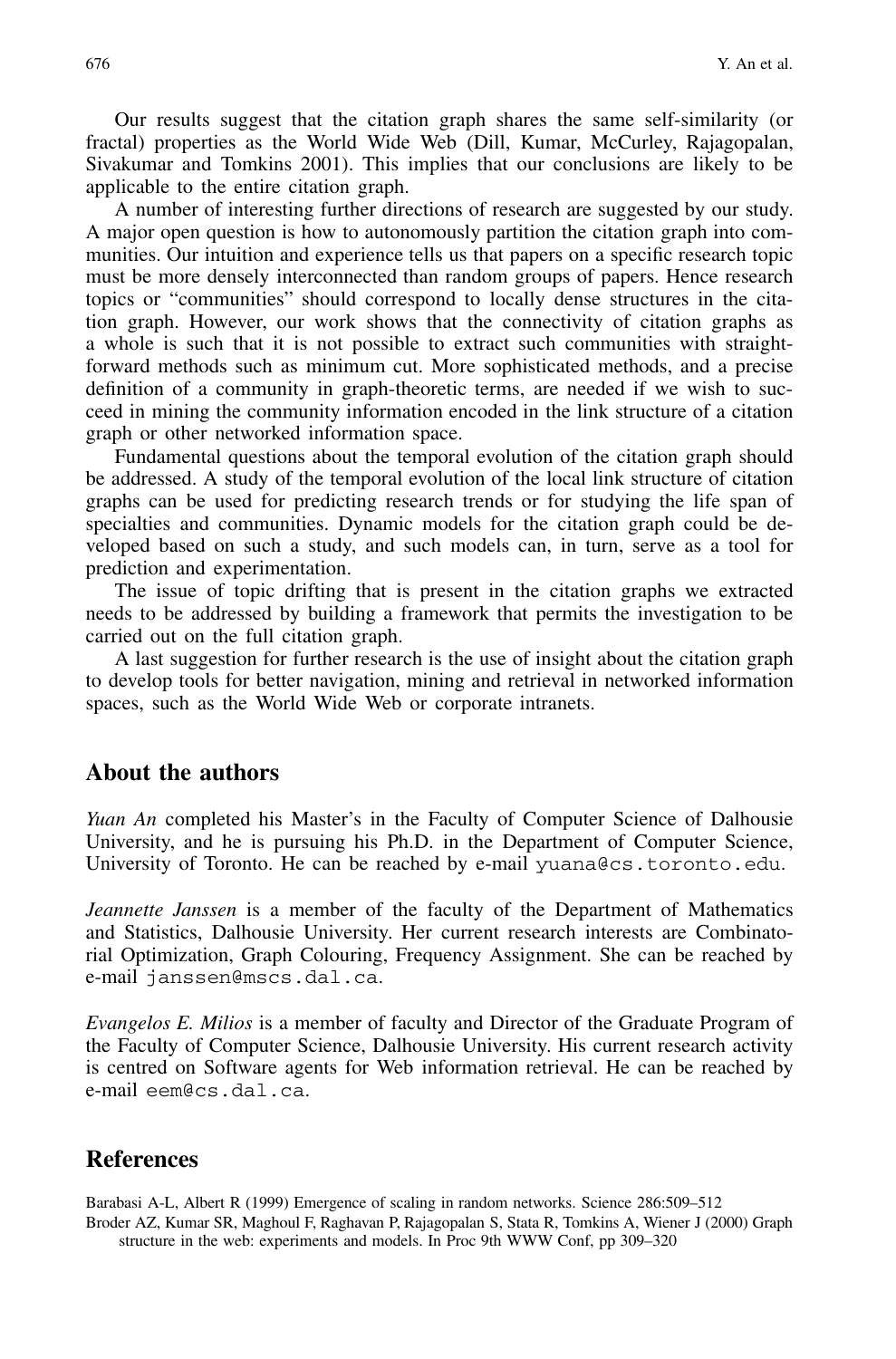- Chakrabarti S, Dom BE, Gibson D, Kleinberg J, Kumar R, Raghavan P, Rajagopalan S, Tomkins A (1999) Mining the link structure of the World Wide Web. IEEE Comput 32:60–67
- Chen C (1999) Visualising semantic spaces and author co-citation networks in digital libraries. Inf Proc Manage 35:401–420
- Chen C (2001) Visualising a knowledge domain's intellectual structure. IEEE Comput 34:65–71
- Dill S, Kumar R, McCurley K, Rajagopalan S, Sivakumar D, Tomkins A (2001) Self-similarity in the web. In 27th Int Conf on Very Large Databases (VLDB2001)
- Even G, Naor J, Rao S, Schieber B (1999) Fast approximate graph partitioning algorithms. SIAM J COMPUT. Soc Ind Appl Math 28(6):2187–2214
- Fiduccia CM, Mattheyses RM (1982) A linear-time heuristic for improving network partitions. In Proc of the 19th IEEE Des Automation Conf, pp 175–181
- Garey M, Johnson D, Stockmeyer L (1976) Some simplified NP-complete graph problems. Theor Comput Sci 1:237–267
- Garfield E (1972) Citation analysis as a tool in journal evaluation. Science 178:471–479
- Kernighan BW, Lin S (1970) An efficient heuristic procedure for partitioning graphs. The Bell Syst Tech J 29(2):291–307
- Lawrence S, Bollacker K, Giles CL (2001) ResearchIndex. NEC Research Institute, http://citeseer.nj.nec.com (accessed on Sep 30, 2001)
- Redner S (1998) How popular is your paper? An empirical study of the citation distribution. Euro Phys J B 4:131–134
- Watts D, Strogatz S (1998) Collective dynamics of 'small-world' networks. Nature 393:440–442

## **Author Biographies**



**Yuan An** is currently a Ph.D. student in the Department of Computer Science at the University of Toronto working with Prof. John Mylopoulos. He obtained his Master's degree in Computer Science from Dalhousie University, Canada, under the supervision of Prof. Evangelos Milios and Prof. Jeannette Janssen. He holds M. Eng. and B. Eng. degrees from Tsinghua University, China. His research interests include Knowledge Discovery and Management for large and heterogeneous data sets, Conceptual Modelling, and Database techniques on the Web. His current research is on Semantic Encapsulation on supporting Model Interoperation.



**Jeannette Janssen**'s research area is applied graph theory. She has worked on the problem of frequency assignment in cellular and digital broadcasting networks. Her current interest is in graph theory applied to the World Wide Web and other networked information spaces. Dr. Janssen did her Master's studies at Eindhoven University of Technology in the Netherlands, and her doctorate at Lehigh University, USA. She is currently an associate professor at Dalhousie University, Canada.